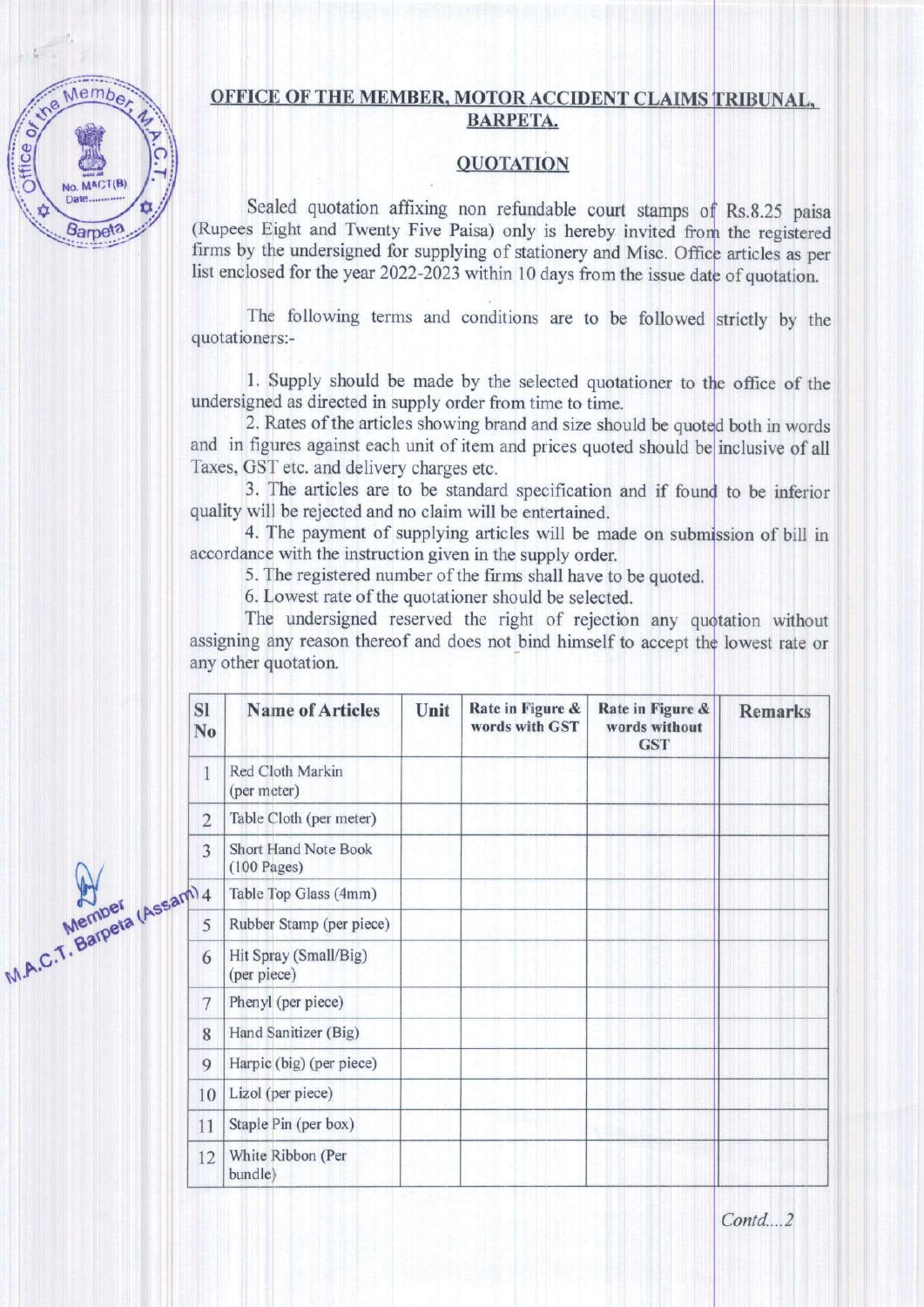

| SI<br>No | <b>Name of Articles</b>                                         | Unit | Rate in Figure &<br>words with GST | Rate in Figure &<br>words without<br><b>GST</b> | <b>Remarks</b> |
|----------|-----------------------------------------------------------------|------|------------------------------------|-------------------------------------------------|----------------|
| 13       | Whitner (per piece)                                             |      |                                    |                                                 |                |
| 14       | Pencil Battery (Eveready)<br>(per piece)                        |      |                                    |                                                 |                |
| 15       | Envelope 4.5X11<br>(per packed)                                 |      |                                    |                                                 |                |
| 16       | Date Seal (per piece)                                           |      |                                    |                                                 |                |
| 17       | Auto ink Seal (per piece)                                       |      |                                    |                                                 |                |
| 18       | Pad ink (per piece)                                             |      |                                    |                                                 |                |
| 19       | Hand wash (Dettol)                                              |      |                                    |                                                 |                |
| 20       | Umbrella (Mahendra Dutta)<br>Big                                |      |                                    |                                                 |                |
| 21       | Car Freshner<br>(per piece)                                     |      |                                    |                                                 |                |
| 22       | Car Body Polish<br>(per piece)                                  |      |                                    |                                                 |                |
| 23       | White Paint 500ml                                               |      |                                    |                                                 |                |
| 24       | Ball Pen (per piece)                                            |      |                                    |                                                 |                |
| 25       | Wiper (per piece)                                               |      |                                    |                                                 |                |
| 26       | Broom (per piece)                                               |      |                                    |                                                 |                |
| 27       | Paint Brush (per piece)                                         |      |                                    |                                                 |                |
| 28       | <b>Inverter Battery Exide</b><br>(per piece)                    |      |                                    |                                                 |                |
| 29       | <b>LED Tube Set</b>                                             |      |                                    |                                                 |                |
| 30       | Car Flag (per piece)                                            |      |                                    |                                                 |                |
| 31       | Ceiling Broom (per piece)                                       |      |                                    |                                                 |                |
| 32       | Tarpin (per liter)                                              |      |                                    |                                                 |                |
| 33       | Paper Flag (per box)                                            |      |                                    |                                                 |                |
| 34       | BleachingPowder<br>(per packed)                                 |      |                                    |                                                 |                |
| 35       | Round Seal(per piece)                                           |      |                                    |                                                 |                |
| 36       | Classmate Khata<br>(228 Pages/320 Pages/400<br>Pages/360 pages) |      |                                    |                                                 |                |
| 37       | Distile Water (per bottle)                                      |      |                                    |                                                 |                |
| 38       | File Cover with Board<br>(per piece)                            |      |                                    |                                                 |                |
| 39       | Broom(Long)<br>Bambo<br>(per piece)                             |      |                                    |                                                 |                |
| 40       | LED Bulb (30W)                                                  |      |                                    |                                                 |                |

Members (Assam)

 $contd...3$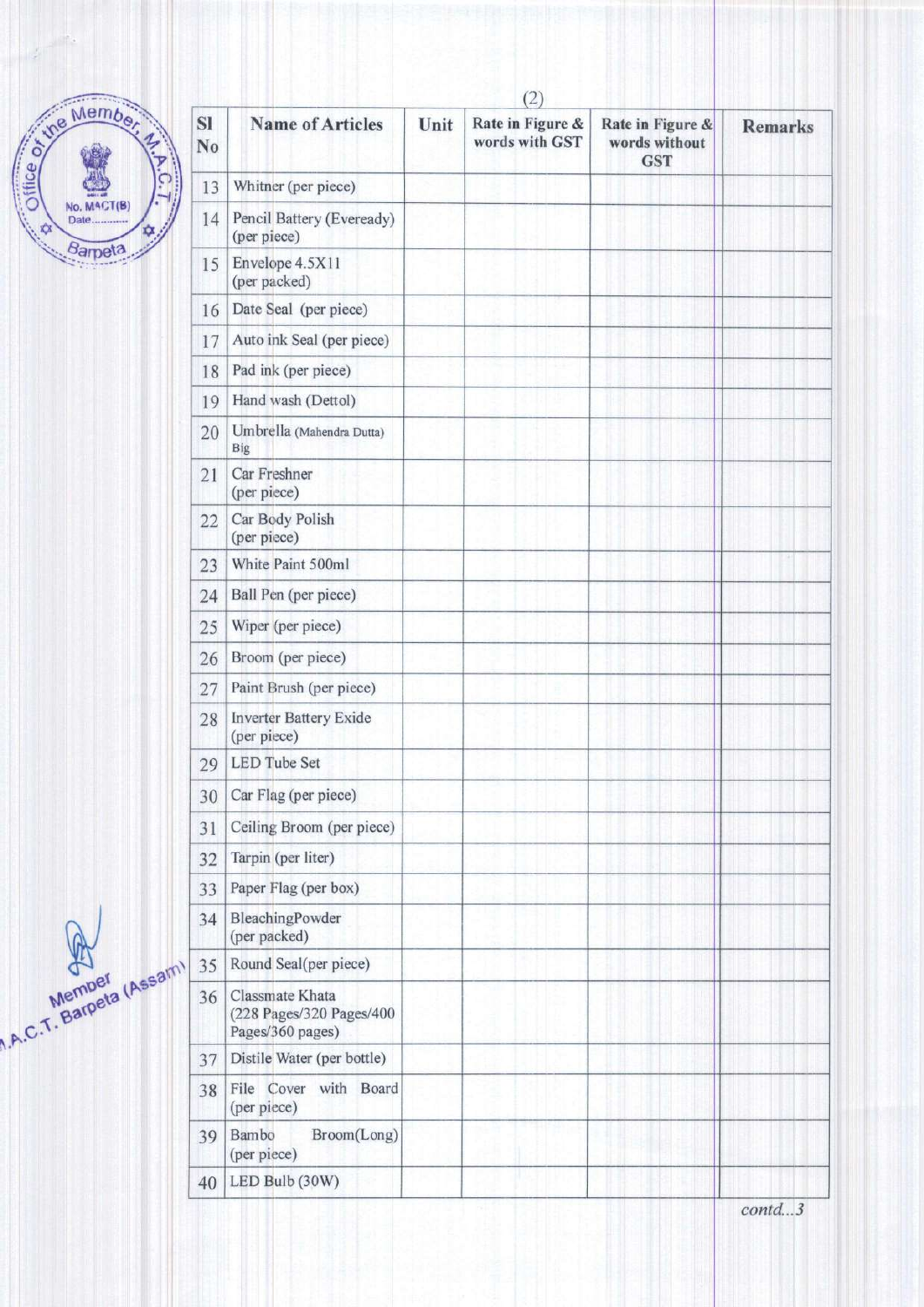

| Member.<br>Office or the                     | SI<br>No | <b>Name of Articles</b>                                              | Unit | Rate in Figure &<br>words with GST | Rate in Figure &<br>words without<br><b>GST</b> | <b>Remarks</b> |
|----------------------------------------------|----------|----------------------------------------------------------------------|------|------------------------------------|-------------------------------------------------|----------------|
| С                                            | 41       | National Flag (per piece)                                            |      |                                    |                                                 |                |
| No. MACT(B)<br>Date<br>$\mathbf{D}$          | 42       | Rope (per piece)                                                     |      |                                    |                                                 |                |
| Barpeta                                      | 43       | Electronic Jug (Big) (per<br>piece)                                  |      |                                    |                                                 |                |
|                                              | 44       | Good Knight Liquid (per<br>piece)                                    |      |                                    |                                                 |                |
|                                              | 45       | LED Bulb (18W)<br>(per<br>piece)                                     |      |                                    |                                                 |                |
|                                              | 46       | Tag (per mutha)                                                      |      |                                    |                                                 |                |
|                                              | 47       | A4 Paper JK 75GSM (per<br>rim)                                       |      |                                    |                                                 |                |
|                                              | 48       | Glue Stick (per piece)                                               |      |                                    |                                                 |                |
|                                              | 49       | Tissue Paper(per Packed)                                             |      |                                    |                                                 |                |
|                                              | 50       | Roomfreshner(per piece)                                              |      |                                    |                                                 |                |
|                                              | 51       | Colin(Big/Small)<br>(per piece)                                      |      |                                    |                                                 |                |
|                                              | 52       | Good Knight Set                                                      |      |                                    |                                                 |                |
|                                              | 53       | Car Desk Top<br>Board<br>Polish (per piece)                          |      |                                    |                                                 |                |
|                                              | 54       | Stump Pad (per piece)                                                |      |                                    |                                                 |                |
|                                              | 55       | Cello Tap (Big/Small)<br>(per piece)                                 |      |                                    |                                                 |                |
|                                              | 56       | Computer Tonner<br>Laserjet<br>1020<br>HP<br>Plus/Prodot (per piece) |      |                                    |                                                 |                |
|                                              | 57       | Toilet Brush (per piece)                                             |      |                                    |                                                 |                |
|                                              | 58       | White Markin Cloth<br>(per meter)                                    |      |                                    |                                                 |                |
|                                              | 59       | Odonil (per piece)                                                   |      |                                    |                                                 |                |
|                                              | 60       | Dustbin (per piece)                                                  |      |                                    |                                                 |                |
|                                              | 61       | Car Sceant (per piece)                                               |      |                                    |                                                 |                |
| Member<br>Member<br>1.A.C.T. Barpeta (Assam) | 62       | Wall Clock (per piece)<br>Ajanta/Orpat                               |      |                                    |                                                 |                |
|                                              | 63       | High Lighter (per piece)                                             |      |                                    |                                                 |                |
|                                              | 64       | <b>Inverter Trolly</b><br>(per piece)                                |      |                                    |                                                 |                |
|                                              | 65       | Towel (Bombay Dying<br>Big) (per piece)                              |      |                                    |                                                 |                |
|                                              | 66       | Towel (Bombay Dying<br>small)(per piece)                             |      |                                    |                                                 |                |

 $(3)$ 

Contd...4